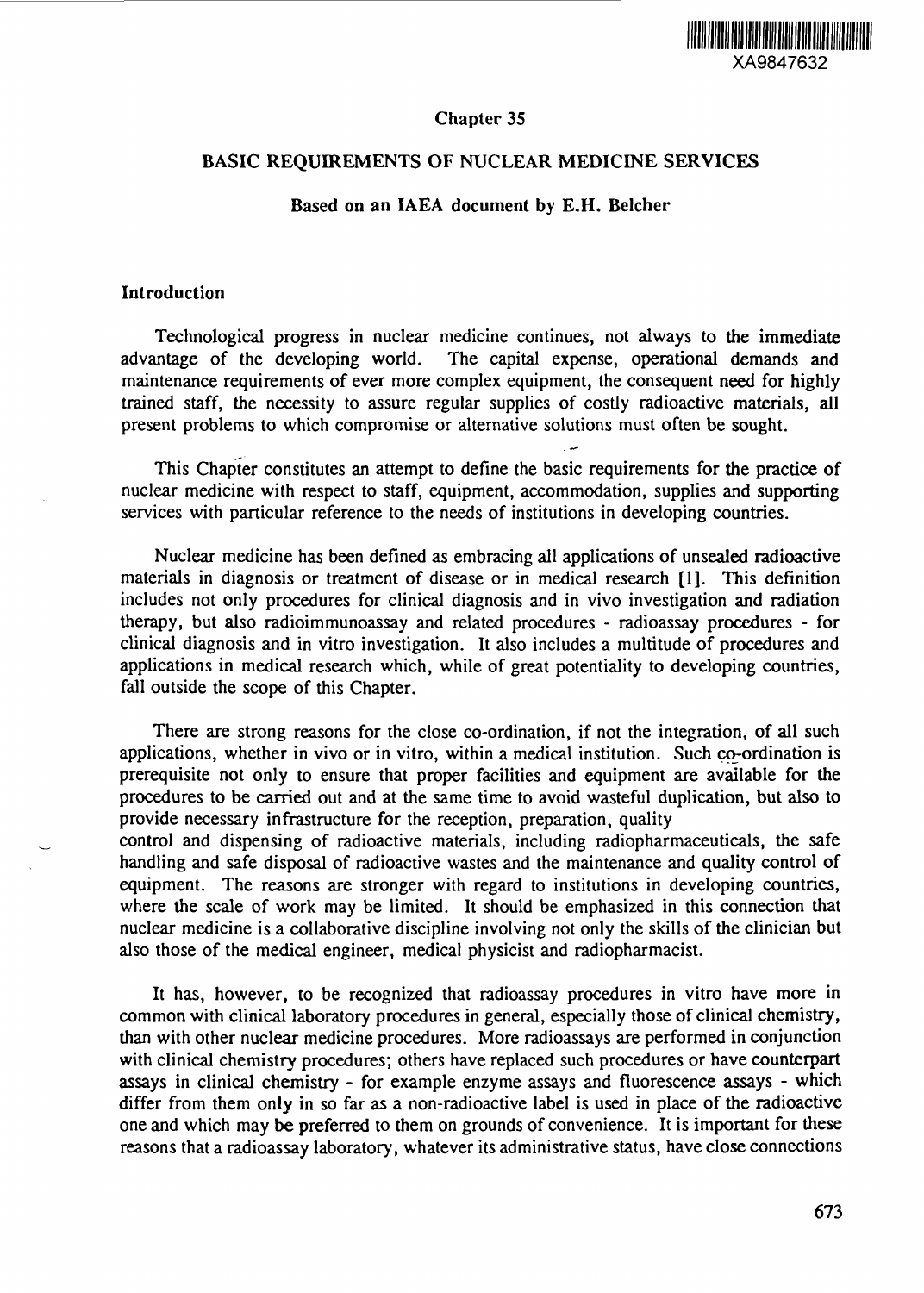not only with any nuclear medicine service in the institution concerned but also with other clinical laboratories there, which may provide further necessary infrastructure, for example in relation to the collection or reception of blood and other specimens. A radioassay laboratory should in any case be set apart from areas where nuclear medicine procedures are conducted in vivo, because of the need to avoid the radioactive contamination which could result from the higher levels of radioactivity used therein.

# **FACILITIES FOR NUCLEAR MEDICINE PROCEDURES IN VIVO**

# General remarks

As regards procedures for clinical diagnosis and investigation in vivo, a distinction may be made between non-imaging and imaging procedures. Non-imaging procedures still constitute a significant, though declining, part of the work of nuclear medicine services - for example in relation to haematology. At the present time, however, the emphasis in such services, at least in advanced countries, is on static or dynamic radionuclide imaging by scintillation cameras for the most part with <sup>99</sup>Tc<sup>m</sup> labelled radiopharmaceuticals.

The widespread introduction of scintillation cameras in developing countries is still hindered by the capital cost, operational demands and maintenance requirements of these instruments, as well as by restrictions in the use of "Tc™ labelled radiopharmaceuticals due to the costs of these generators and their short useful life and the further costs of radiopharmaceutical preparation kits.

The rectilinear scanner, as a moderately-priced and relatively robust imaging instrument, had offered a partial solution to these problems and was at least useful for brain, liver and thyroid imaging. Unlike the scintillation camera, it is well adapted to work with Indium labelled radiopharmaceuticals, the use of which is attractive in some localities because of the long useful life of <sup>113</sup>In generators. Unfortunately, the manufacture of the scanner has now been mostly discontinued.

The purchase of new rectilinear scanners and of spare parts for existing ones is thus increasingly difficult. Because of this and in view of the wider possibilities for static and dynamic imaging with the scintillation camera, the rectilinear scanner seems no longer a generally appropriate instrument on which to base imaging procedures in a new nuclear medicine service, although many such instruments remain in efficient use, mostly in the developing countries.

For reasons already indicated, an integrated service is essential to the efficient conduct of nuclear medicine procedures in vivo. None the less, the interrelations of radionuclide imaging and other imaging modalities, among them angiography, ultrasonography (US), computed tomography (CT) and magnetic resonance imaging (MRI) should be appreciated and the competing claims of the latter given due recognition. CT and MRI remain outside the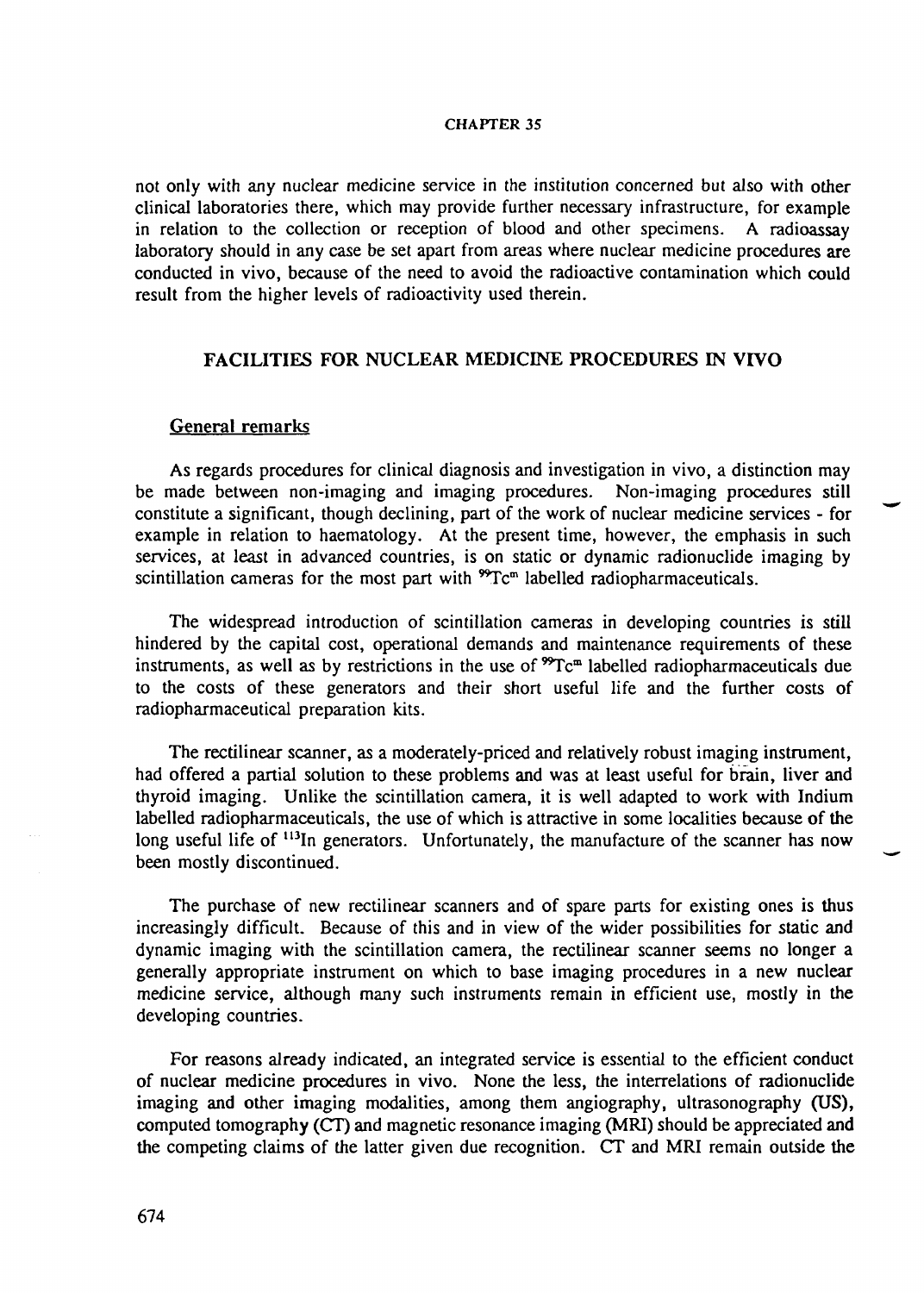reach of most institutions in developing countries. US, on the other hand, is in widespread use and, moreover, may now be preferred for imaging certain organs - for example, liver and thyroid.

For these reasons, it may be convenient to locate facilities for radionuclide imaging adjacent to other imaging facilities in the institution concerned, so that the results obtained by different modalities may be more readily compared and also so that some of the necessary infrastructure - for example, in relation to the reception of patients and darkroom facilities - may be shared.

# Radiation therapy

Radiation therapy with unsealed radioactive materials is likely to be limited to the use of  $131I$  in the treatment of thyrotoxicosis and thyroid cancer and the use of  $32P$  in the treatment of polycythemia vera. Use of <sup>131</sup>I-MIBG for neuroblastoma is gaining acceptance now. Specific monoclonal antibodies labelled with an appropriate radionuclide is looming on the horizon as a therapeutic possibility.

Any nuclear medicine service undertaking clinical diagnosis and investigation in vivo may also practice these applications. However, the relatively large activities which they employ necessitate some special measures for the protection of the staff and the general public against radiation hazards. These measures should include the segregation of the patients undergoing therapy, the instruction of nursing staff in their management,the containment of radioactive contamination and the storage of radioactive wastes to allow appropriate radioactive decay before disposal.

# CATEGORIES OF NUCLEAR MEDICINE SERVICE

Three categories of nuclear medicine service for which different facilities are needed may be considered, viz.:

| Category 1: | Performing non-imaging procedures for clinical diagnosis and<br>investigation in vivo.                             |
|-------------|--------------------------------------------------------------------------------------------------------------------|
| Category 2: | As Category 1, but also performing static imaging procedures with<br>preparation of relevant radiopharmaceuticals. |

Category 3: As Category 2, but also performing dynamic imaging procedures with preparation of relevant radiopharmaceuticals.

An additional Category may be considered to designate those laboratories which undertake radioisotope therapy. The radioiodine therapy of thyroid cancer needs special additional features.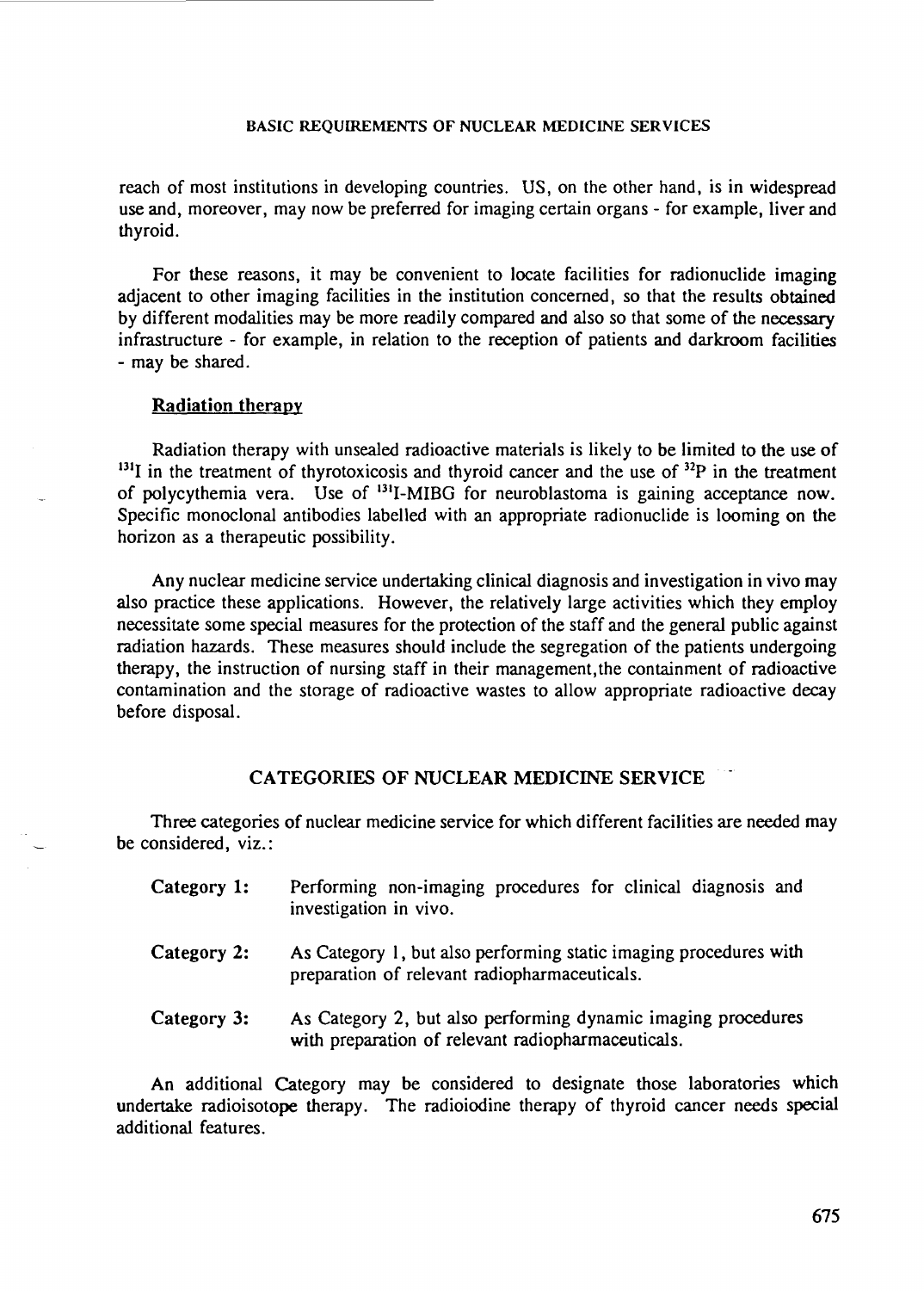Category 1 functions may be adequate if the service relates particularly to another specialty. In general, however, services should be established at least in Category 2. The eventual upgrading of a proportion of Category 2 services to Category 3 may be foreseen. Such upgrading implies the interfacing of a computer for digital data processing to an existing scintillation camera. However, interfacing a new computer with an old gamma camera may be difficult if such an upgrading is undertaken after a lapse of many years. If sufficient capital funds are available there are distinct advantages in starting a nuclear medicine service as a Category 3 service.

In a locality with several nuclear medicine services, the establishment of a centralized radiopharmacy for the preparation and distribution of radiopharmaceuticals is clearly advantageous, above all in relation to the use of  ${}^{99}Tc<sup>m</sup>$ . This may be done within an existing service or independently - for example, in the laboratories of a national atomic energy authority.

Basic requirements of Category 1, 2 and 3 services as regards staff, accommodation, equipment, supplies and supporting services will now be presented. The details given in these respects are representative only and should be modified to accord with the particular circumstances of any one service.

# **REQUIREMENTS FOR A CATEGORY 1 SERVICE**

### **Staff**

Staff requirements for a Category 1 service depend on both its functions and its workload. A modest service may be operated by 1-2 professionals plus 1-2 technicians, all employed full-time, with secretarial and other support as appropriate.

The professionals should be physicians and may be specialists in nuclear medicine or in some other specialty to which the service particularly relates. In the former case, they should have received comprehensive training in nuclear medicine extending over at least one or two years. In the latter, they should have received training in nuclear medicine as related to their own specialty extending over at least six months. More specialized training should be provided according to needs as the work of the service expands.

The technicians should already have clinical or medical laboratory experience - for example, in diagnostic radiology or clinical chemistry - in which case their specialized training can be given in the service itself.

One member of the staff should be designated as Radiological Health and Safety Officer [2] to the service, with the responsibility to ensure safe handling of radioactive materials and safe disposal of radioactive wastes.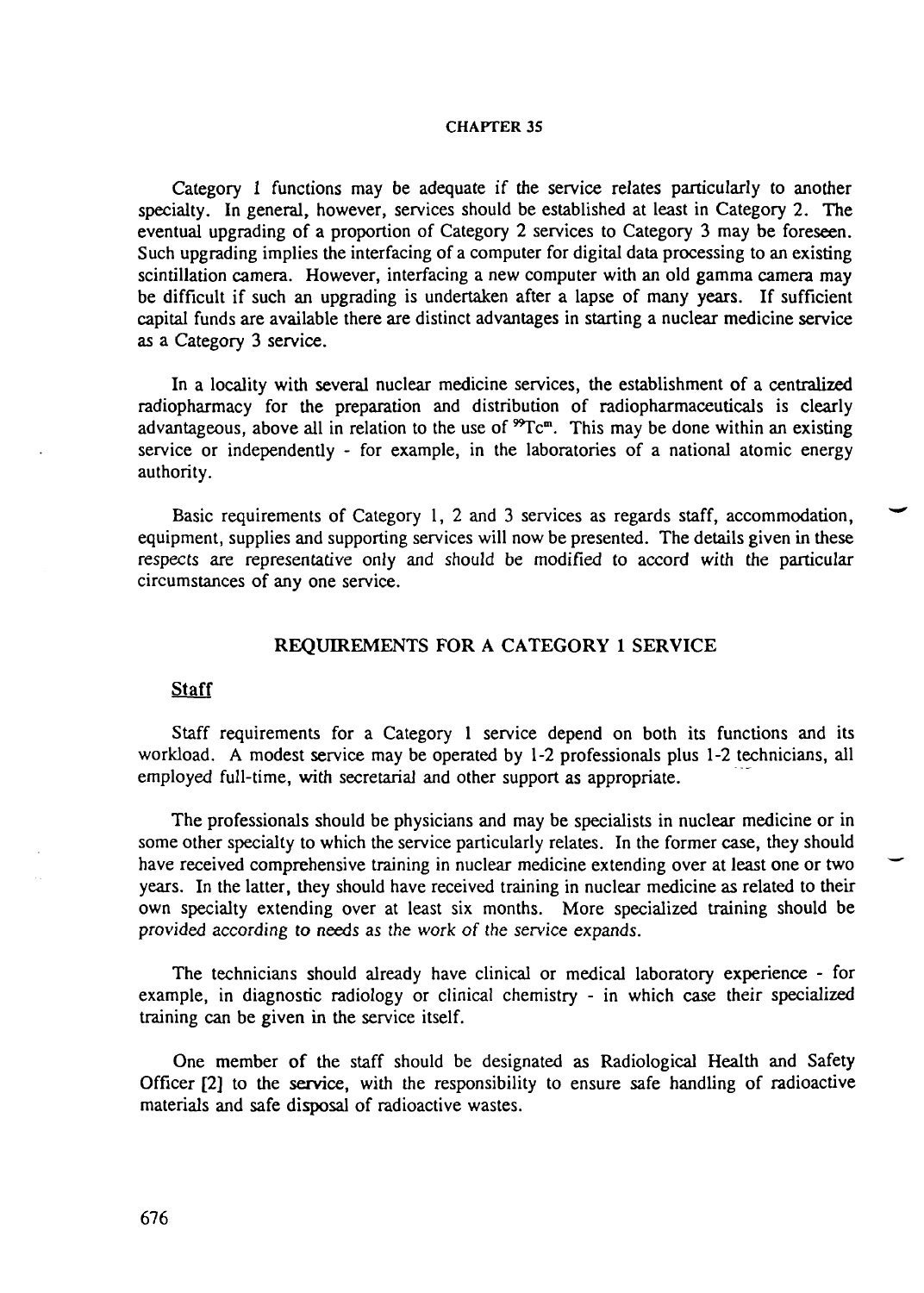#### Accommodation

Accommodation requirements for a Category 1 service depend on its functions and workload. There should be a simple radiopharmacy for the dispensing of radiopharmaceuticals, with corresponding storage facilities. There should be a laboratory for radioactivity measurements in vitro. There should be a clinic for the administration of radiopharmaceuticals and for radioactivity measurements in vivo. There should be waiting rooms for patients.

There should also be office accommodation for staff and for the keeping of records. Separation of the various functions is imperative.

In general, a radiopharmacy area of 10 m<sup>2</sup>, a laboratory area of 10 m<sup>2</sup>, a clinic area of 25  $m^2$ , and an office area of 10 m<sup>2</sup>.

The radiopharmacy should meet the requirements of Type B working places for handling radioactive materials [2] and those of a simple clean Room for pharmaceutical operations [3]. Special facilities for the disposal of liquid radioactive wastes are not normally required, provided that the effluent is discharged to a main sewer, but attention should be paid to the national regulations in this regard, which differ greatly from country to country.

A well-ventilated fume hood to provide protection against airborne radioactive contamination during dispensing operations is a desirable facility, and an essential one if radiation therapy with unsealed radioactive materials is to be practised. The latter would also require special storage facilities for radioactive wastes.

The laboratory and clinic should meet the requirements of Type C working places for handling radio-active materials [2]. Again, special facilities for the disposal of liquid radioactive wastes are not normally required, provided that the effluent is discharged to a main sewer, but attention should be paid to the national regulations in this regard.

The radiopharmacy and laboratory should have ample workbenches, strong enough to carry lead bricks for radiation shielding, as well as centrifuges, electronic equipment and similar items. There should be adequate space for free-standing items such as refrigerators and appropriate facilities for the storage of radioactive materials, radioactive wastes, reagents and supplies. Electricity and water services should be liberally available. Air conditioning is an essential requirement in tropical climates.

In the clinic, electricity and water services should also be liberally available. Air conditioning is again an essential requirement in tropical climates. Chairs, couches, tables and other furniture should be provided as appropriate, likewise in the waiting rooms and offices.

A separate power line fed directly from the final step-down transformer in the institution and a separate earth line are desirable for electronic equipment. Outlets of these should be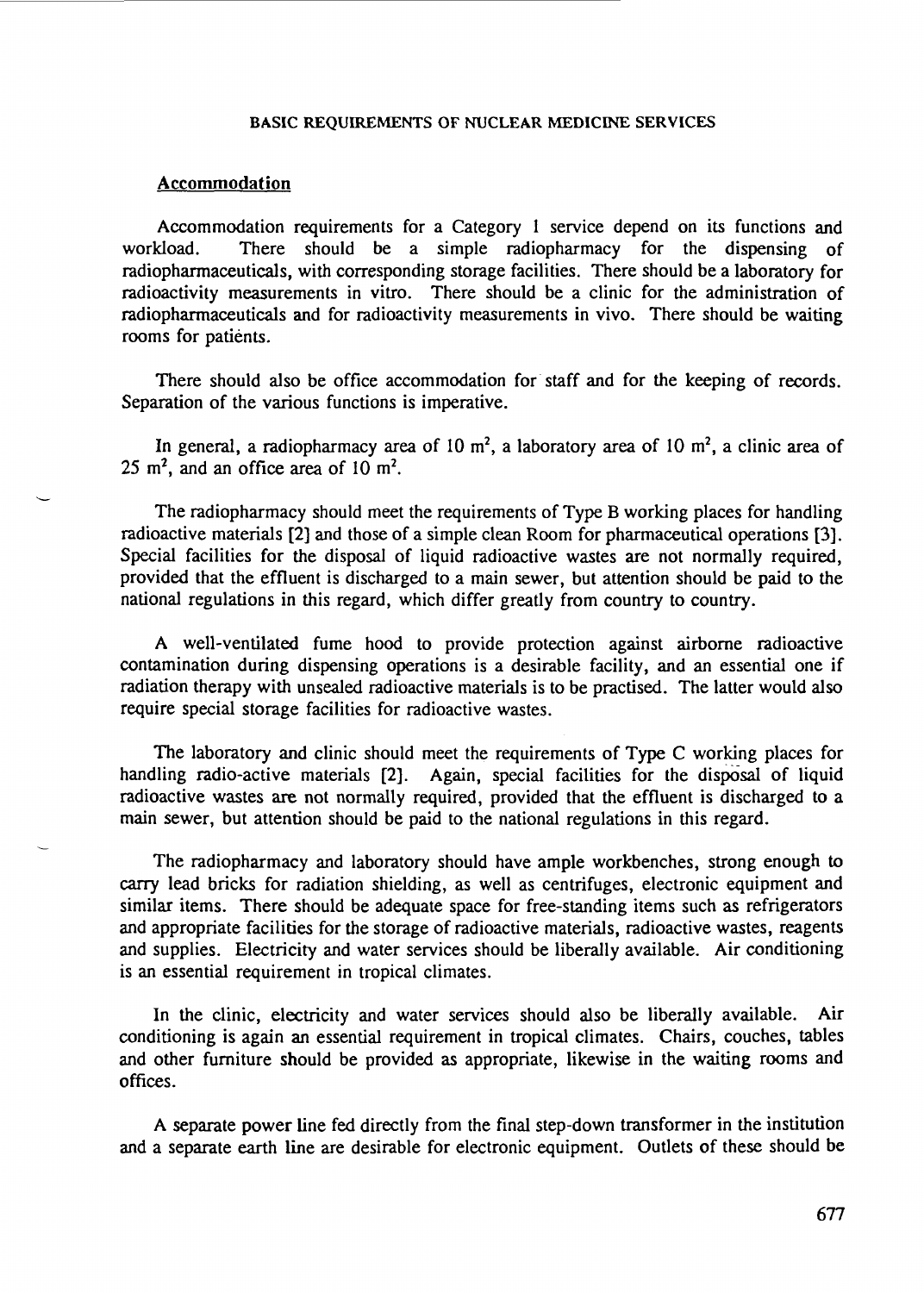available in the radiopharmacy, laboratory and clinic as appropriate, so that an independent conditioned power supply may be provided for each major equipment.

### Equipment and supplies

Equipment requirements for a Category 1 service are dictated by the particular procedures to be carried out. Major items of electronic equipment normally needed are a probe scintillation counting system for radioactivity measurements in vivo, a manual well-type scintillation counting system for measurements in vitro, a radionuclide "dose" calibrator and two or more portable radioactivity monitors. There should be the means to provide conditioned power supplies for this equipment. Appropriate radiation sources should be available for equipment quality control.

Thyroid <sup>131</sup>I uptake measurements would require a single-probe system for radioactivity measurements in vivo, with sealer output; this could also be used for studies of red cell destruction processes with <sup>51</sup>Cr or ferrokinetic studies with <sup>59</sup>Fe. Renography with <sup>131</sup>I would require at least a double probe system, with ratemeter-recorder output. If on the other hand, no procedures based on radioactivity measurements in vivo are foreseen, the probe system can be omitted. A heavy workload involving the manual well-type system for measurements in vitro would justify the eventual provision of an automatic system for such measurements. The manual system could then be retained as a standby. A trustworthy radionuclide "dose" calibrator is indispensable; so also are portable radioactivity monitors.

There should be a refrigerator, clinical centrifuge with accessories, mini-autoclave and drying oven for glassware; there should be shielded devices for the handling, dispensing and storage of radioactive materials and initial supplies of laboratory glass and plastic ware, disposable gloves, disposable syringes and needles etc.

The total cost of these items may be estimated at US \$ 40,000, depending on the type of probe scintillation counting system required.

Running costs in respect of radiopharmaceuticals in a Category 1 service vary widely according to the particular procedures carried out. It is important in planning any new service to obtain assurances that such costs will be covered.

### Supporting services.

An efficient and fast mechanism for the reception of radioactive materials and other supplies is indispensable to the smooth operation of any nuclear medicine service. Delays in importation should above all be avoided. If such a mechanism does not already exist when a service is being established, one should be put into effect. Facilities for the maintenance and repair of electronic equipment should also be assured.

Measures for the protection of staff against radiation hazards must be enforced [4]. Film badges or other devices should be provided to monitor external radiation exposure. Regular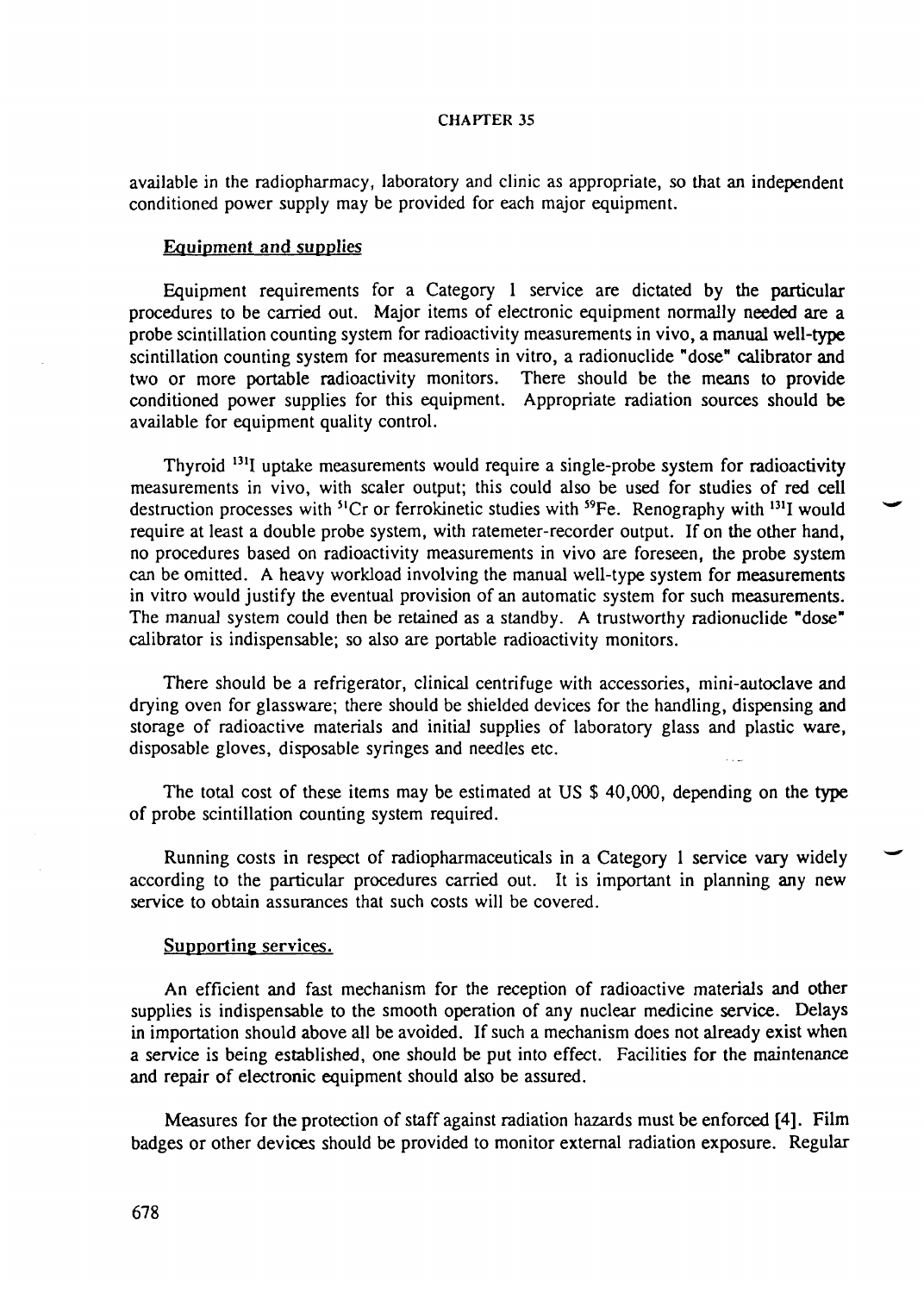checks for possible internal radioactive contamination - for example, thyroid <sup>131</sup>I uptake should be conducted.

While the staff requirements given for a modest Category 1 service do not include medical physicists or radiopharmacists, support in medical physics and radiopharmacy is desirable, at least on an occasional basis. This may be possible to arrange from neighbouring services.

# **REQUIREMENTS FOR A CATEGORY 2 SERVICE.**

It is assumed that the minimum equipment requirement for static imaging in a new Category 2 service should now be defined as a single scintillation camera and that such a Service may eventually be upgraded to Category 3 by interfacing a computer for digital data processing to this camera.

# Staff

Staff requirements for a Category 2 service again depend on both its functions and its workload. Minimum requirements may be 2-3 professionals plus 3-4 technicians, with secretarial and other support as appropriate.

One of the professionals should be a physician with specialization in nuclear medicine, who has received comprehensive training in nuclear medicine extending over at least two years and is employed full-time in the service. Also available should be a medical physicist and a radiopharmacist. The former should have received post-graduate training in medical physics extending over at least one year; the latter should have received similar training in radiopharmacy. Their initial employment on a part-time basis may be adequate.

The technicians should already have medical laboratory experience- for example in diagnostic radiology or clinical chemistry- in which case their specialized training can be given in the service itself.

One member of the staff should again be designated as Radiological Health and Safety Officer [2] to the service, with the responsibility to ensure safe handling of radioactive materials and safe disposal of radioactive wastes.

#### **Accommodation**

Accommodation requirements for a Category 2 service also depend on its functions and workload. Additionally to that for a Category 1 service, accommodation is required to house the scintillation camera and to allow the preparation and/or dispensing of <sup>99</sup>Tc<sup>m</sup>-labelled and other radiopharmaceuticals according to needs. There should thus be a more extensive radiopharmacy for the preparation and dispensing of radiopharmaceuticals, with corresponding storage facilities. There should be a laboratory for radioactivity measurements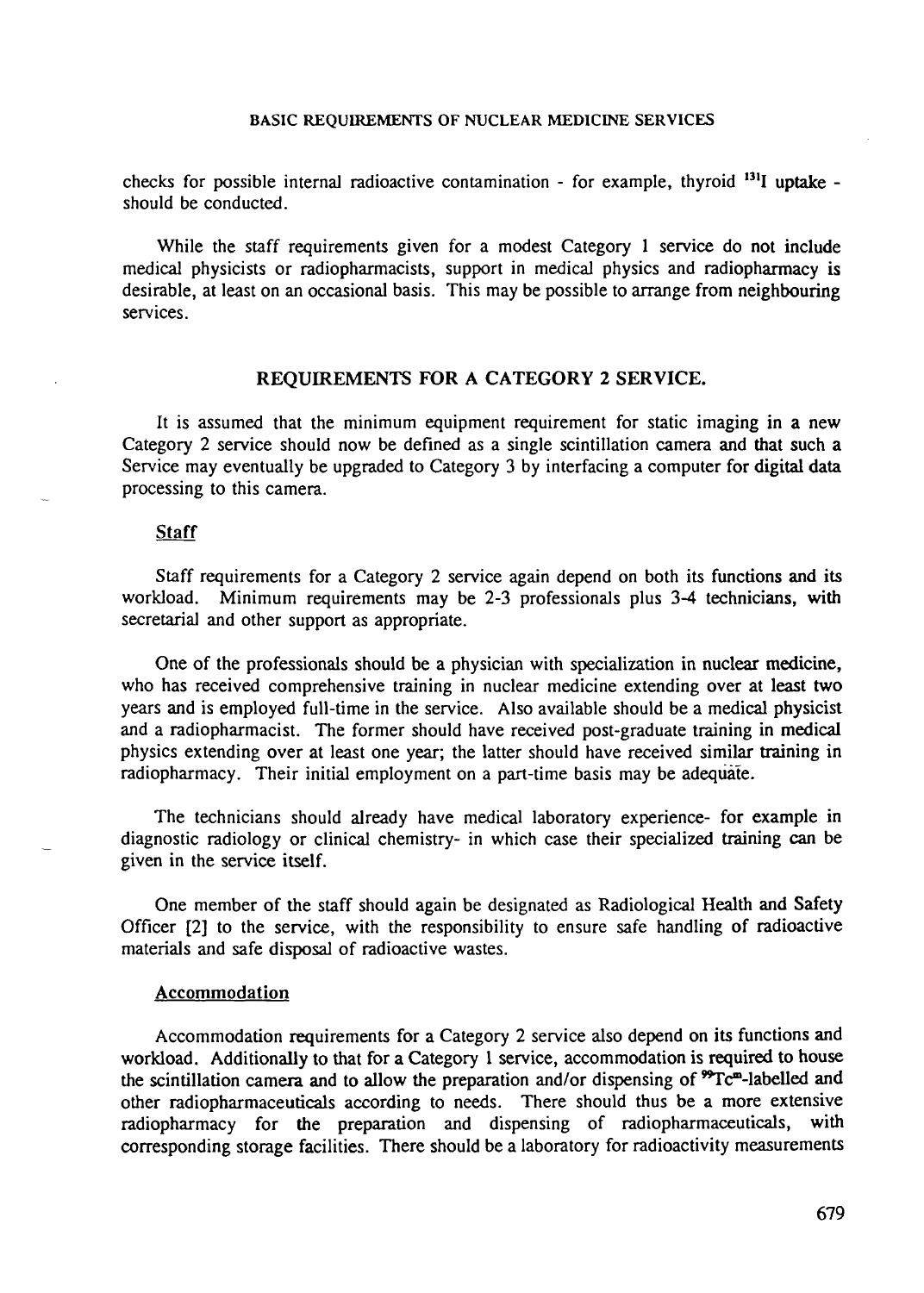in vitro. There should be a clinic with separate rooms for clinical examination, for the administration of radiopharmaceuticals, radioactivity measurements in vivo and imaging procedures. There should be waiting rooms for patients. There should also be office accommodation for staff and the keeping of records. Separation of the various functions is again imperative.

In general, a radiopharmacy area 30 m<sup>2</sup>, a laboratory area of 20 m<sup>2</sup>, a clinic area of 60  $m^2$ , and a waiting room area of 20 m<sup>2</sup> and an office area of 20 m<sup>2</sup>, totalling 150 m<sup>2</sup>, should meet initial requirements. It is good policy when installing a scintillation camera for static imaging to allow space for the eventual addition of a computer and other facilities for dynamic imaging, since otherwise such upgrading may require relocation of the camera.

The different sections should meet the various requirements previously specified for a Category 1 service. A laminar-air-flow (LAF) work station in which radionuclide generators can be installed is an appropriate, if not essential, facility in the radiopharmacy.

### Equipment and supplies

Equipment requirements for a Category 2 service are again dictated by the particular procedures to be carried out.The major items needed additional to those of a Category 1 service are the scintillation camera itself and accessories for its quality control and use, among them a formatter for multiple-view registration on X-ray film. The preparation and quality control of <sup>99</sup>Tc<sup>m</sup>-labelled radiopharmaceuticals require some additional facilities in the radiopharmacy - a water bath, a microbalance, equipment for membrane filtration and sterility testing etc.

A trustworthy radionuclide "dose" calibrator is again indispensable; so also are portable radioactivity monitors. The total additional cost of these items may be estimated at US \$ 175 000, depending on the model of scintillation camera selected.

Running costs in respect of radiopharmaceuticals in a Category 2 service vary widely according to the particular procedures carried out. The costs of Tc generators must be taken into account. An important issue is whether or not commercial radiopharmaceutical preparation kits are used. A considerable saving may result if locally prepared reagents or kits are used instead, but careful product quality control is then more than ever essential. It is important in planning any new service to obtain assurances that such costs will be covered.

### Supporting services

Supporting services in respect of the reception of radioactive materials and other supplies, the maintenance and repair of electronic equipment and the protection of staff against radiation hazards are needed in a Category 2 service as in Category 1.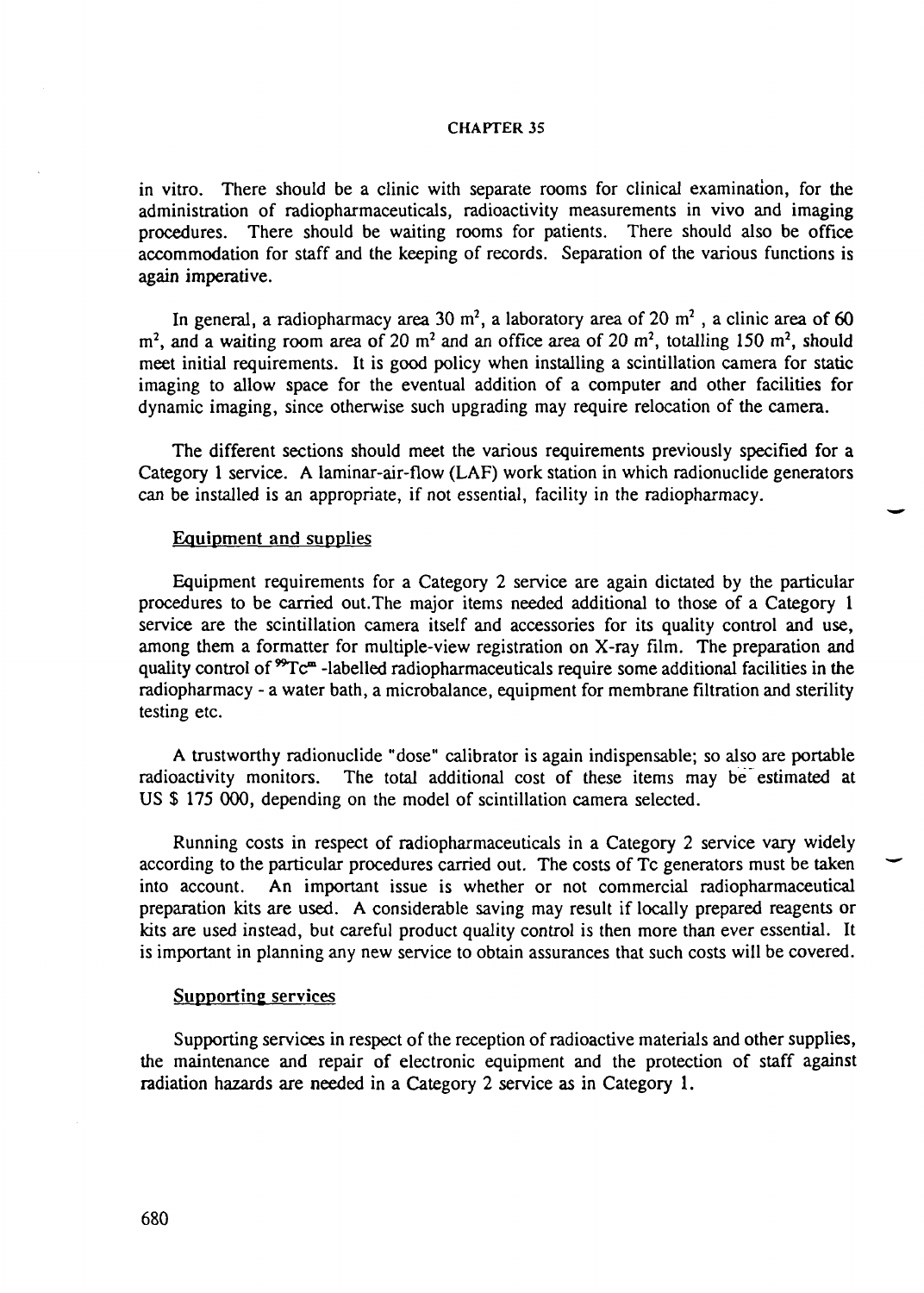### ADDITIONAL REQUIREMENTS FOR A CATEGORY 3 SERVICE

It is assumed that a Category 2 service may be upgraded to Category 3 by coupling a computer for digital data processing to an existing scintillation camera. The acquisition of an integrated scintillation camera/computer system in the first place would, of course, provide Category 3 facilities directly.

### **Staff**

Additional staff may not be necessary if a Category 2 service is upgraded to Category 3; this depends on its existing staff and workload. However, at least one of the physicians with specialization in nuclear medicine should have undergone or should undergo training in the clinical applications of dynamic imaging procedures with scintillation camera/counter systems and a medical physicist or other professional with training in computer applications should be available.

# Accommodation

Additional accommodation may not be necessary if a Category 2 service is upgraded to Category 3, provided that such upgrading was foreseen. Ample space should be available, however, for the computer itself and for necessary accessories.

### Equipment and supplies

Additional equipment requirements if a Category 2 service is upgraded to Category 3 are the computer itself, its interface with the scintillation camera, accessories for its quality control and use, and various other accessories that may be necessary in dynamic imaging procedures. If the main applications are in cardiac function studies, the latter include a cardiac stress system and an electrocardiograph synchronizer. The computer should be supplied with the necessary software for a wide range of clinical applications. The total additional cost of these items may be estimated at US \$ 100,000, depending on the model of computer selected.

## Supporting services

Supporting services are needed in a Category 3 service as in Category 2.

In addition, a maintenance contract with the computer manufacturer's agents is desirable to assure adequate facilities for its maintenance and repair.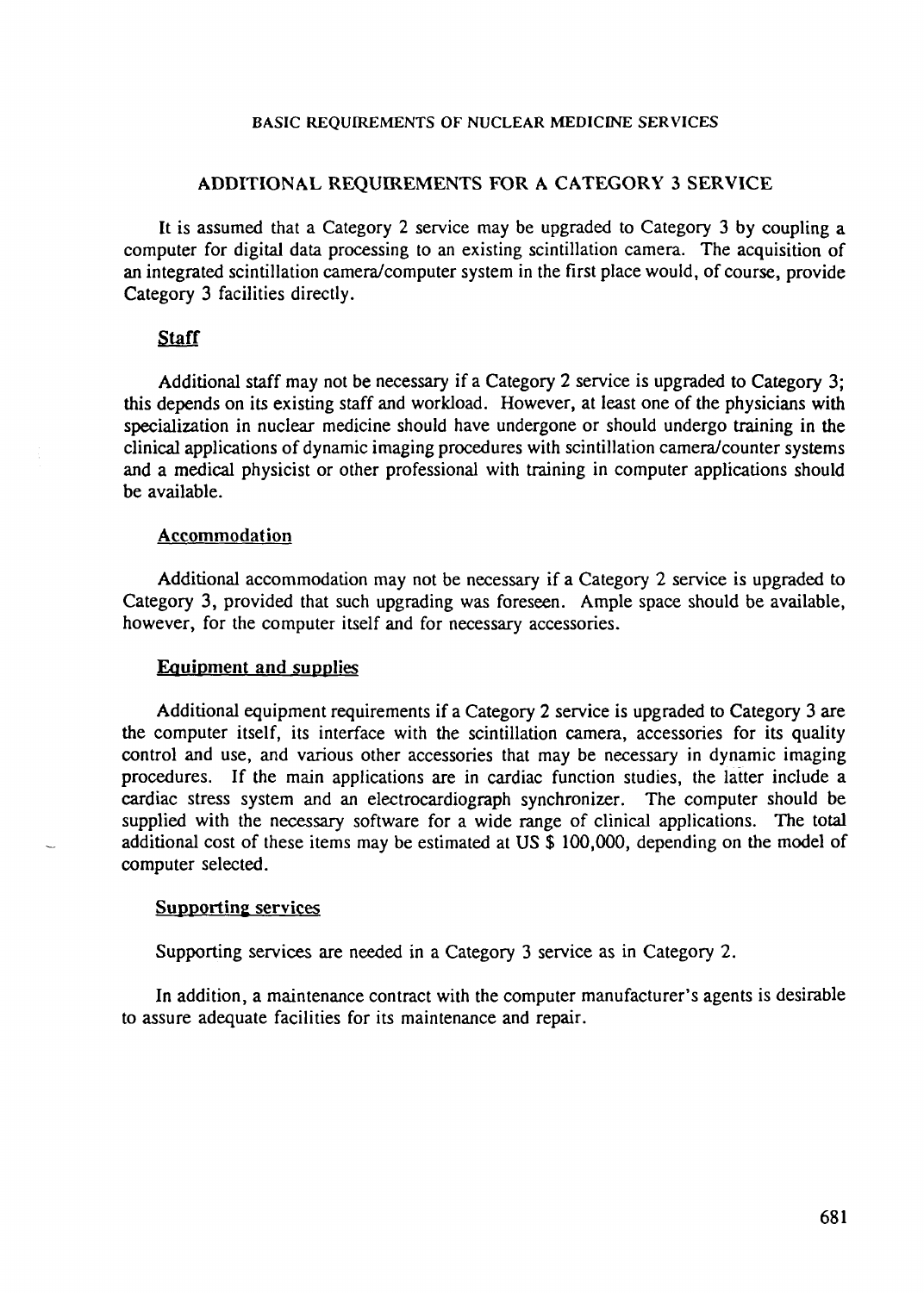# FACILITIES FOR RADIOASSAY PROCEDURES IN VITRO

# General remarks

Radioassay procedures are now the methods of choice for the measurement of most hormones, many vitamins and drugs and various indicators of specific diseases in blood and other specimens in vitro. Since they may be performed in a central laboratory on samples sent from external institutions, they find particular uses in developing countries. For many analytes, commercial assay kits are available and provide a means for laboratories with limited facilities and workloads to perform assays. They are, however, costly and their use may entail various inconveniences, for which reason assays based on acquired or locally prepared individual reagents are often to be preferred.

An important consideration is that the majority of radioassays are now based on the use of reagents labelled with <sup>125</sup>I. Requirements for radioactivity measurements are thereby greatly simplified.

Radioassays in general require a separation step for the separation of a liquid and a solid phase before radioactivity measurements. This separation is commonly effected by centrifugation; for certain assays the centrifuge should be refrigerated. A current development which seems likely to have important consequences, however, is the introduction of magnetic paniculate material as the solid phase, whereby the separation is achieved simply by allowing the particles to sediment towards a permanent magnet placed below the tubes containing the reaction mixtures and then decanting the supernatant. If this becomes a standard practice, the need for a centrifuge in the separation step will vanish, with significant savings in equipment costs and labour.  $\ddotsc$ 

### CATEGORIES OF RADIOASSAY LABORATORY.

Two categories of radioassay laboratory for which different facilities are needed may be considered [5], viz:

- Category 1: Performing assays with assay kits or acquired reagents.
- Category 2: As Category 1, but also preparing  $^{125}$ I-labelled assay reagents for internal use.

Category 1 laboratories should be the first to be established. Since assays may be performed in a central laboratory on samples sent from external institutions, it may be desirable that individual laboratories assume responsibility for different groups of assays - for example those for thyroid-related hormones - within a defined area. This may avoid much wasteful duplication. The eventual upgrading of a proportion of Category 1 laboratories to Category 2 may be foreseen.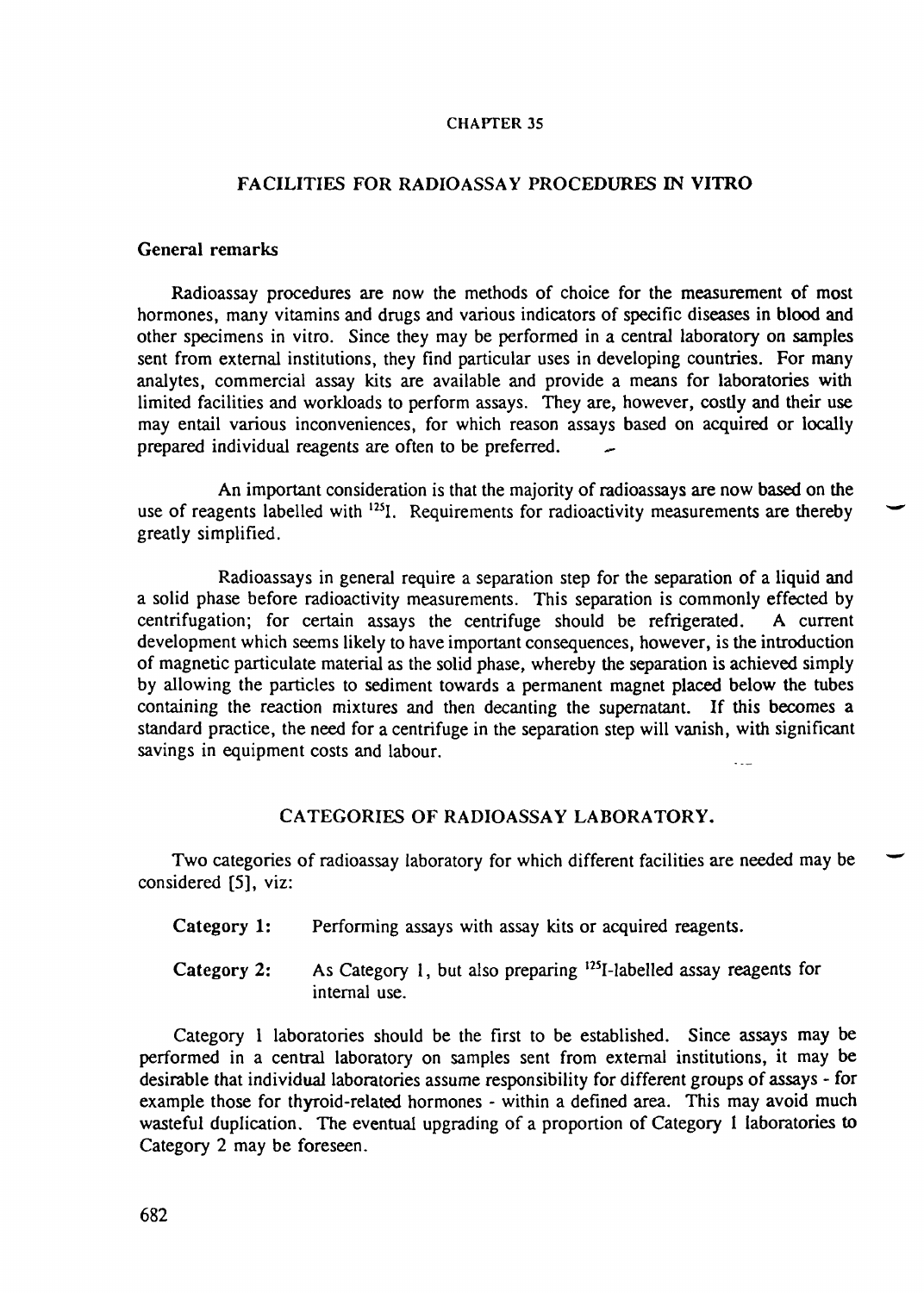In a locality with several radioassay laboratories, the establishment of higher category laboratories undertaking the preparation and distribution of assay reagents or kits and also performing external assay quality control is clearly advantageous.

Basic requirements of Category 1 and 2 services are given below. The details given are again representative only and should be modified to accord with the particular circumstances of any one laboratory.

# **REQUIREMENTS FOR A CATEGORY 1 LABORATORY.**

# **Staff.**

Staff requirements for a Category 1 laboratory depend primarily on its workload, increasing with the variety and number of the assays performed. Radioassay may be performed to a limited extent by a single person, either a professional or a technician, though a graduate in medicine should be responsible for the interpretation of the clinical results. Initial requirements for a modest laboratory providing a clinical service and assaying 100-200 samples per week are 1-2 Professionals plus 1-2 technicians, all employed full time, with secretarial and other support as appropriate.

The professionals may be graduates in medicine or science. If not already trained in radioassay, they should undergo preliminary instruction, preferably through a formal training course of a few weeks' duration followed by in-service training for 3-6 months in an established radioassay laboratory. If such training can be given locally, this should be done. More specialized training should be provided according to needs as the work of the laboratory extends.

The technicians should already have medical laboratory experience - for example in clinical chemistry - in which case their specialized training can be given in the laboratory itself.

#### Accommodation.

Accommodation requirements for a Category 1 laboratory also depend primarily on its workload. If facilities for the collection or reception of blood and other specimens do not already exist elsewhere - for example in association with the clinical chemistry laboratory in the institution concerned - there should be a clinic for this purpose. There should be an assay section for the performance of assays. There should also be office accommodation for staff and for the keeping of records. While all these can in fact be provided in a single room of appropriate size, separation of the clinic and office from the laboratory functions is desirable. In general, a clinic area of 15  $m<sup>2</sup>$ , an assay section area of 25 m<sup>2</sup> and an office area of 10 m<sup>2</sup>, totalling 50 m<sup>2</sup>, should meet Initial requirements for the laboratory designated. A more limited workload can be handled in a correspondingly smaller place. An expansion of 25 % during the first year and 15% per year thereafter should be foreseen.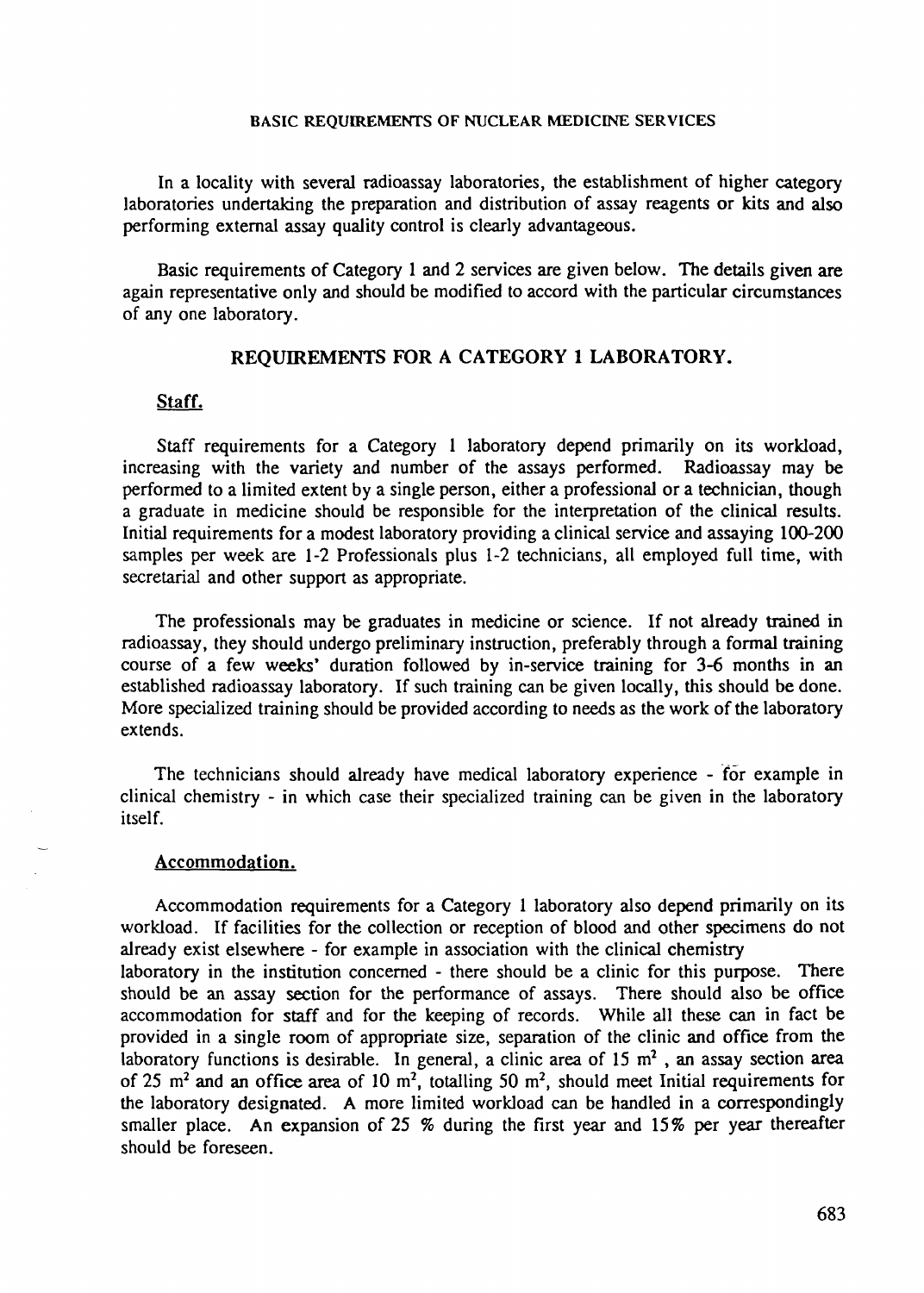For reasons given previously, the chosen location should be such that the laboratory can have close connections, not only with any nuclear medicine service in the institution concerned but also with other clinical laboratories there. The laboratory should in any case be set apart from areas where nuclear medicine procedures are conducted in vivo because of the need to avoid the radioactive contamination and increased radiation background which could result from the higher levels of radioactivity used in such procedures.

Depending on the clinical situation, it may be desirable to provide separate rooms for in-patients and out-patients from whom specimens are to be collected. In any case, careful design of @he clinic is necessary to minimize risks of infection. Electricity and water services should be available in this area. Chairs, couches, tables and other furniture should be provided here and in the offices as appropriate.

The assay section should meet the requirements of Type C working places for handling radioactive materials [2]. Special facilities for the disposal of liquid radioactive wastes are not normally required, provided that the effluent is discharged to a main sewer, but attention should be paid to the national regulations in this regard, which differ greatly from country to country.

The assay section should have ample workbenches, strong enough to carry centrifuges, water baths and similar items. There should be adequate space for free-standing items such as freezers and refrigerators, and appropriate facilities for the storage of reagents and supplies. It may be desirable to provide a separate room for equipment for radioactivity measurements and another for storage purposes. Electricity and water services should be liberally available. A standby power supply for the freezer is desirable. A separate power line fed directly from the final step-down transformer in the institution and a separate earth line are desirable for electronic equipment, so that a conditioned power supply may be provided. Air conditioning is an essential requirement in tropical climates.

# Equipment and supplies.

Major items of equipment normally needed in a Category 1 laboratory are an automatic well-type scintillation counting system for <sup>125</sup>I measurements, a manual well-type counting system as a standby to the latter, one or more portable radioactivity monitors for  $^{125}I$ measurements and a refrigerated centrifuge capable of accepting 100 or more assay tubes at a single loading. There should be the means to provide a conditioned power supply for the electronic equipment. A simulated <sup>125</sup>I radiation source should be available for calibration of the counting system. The automatic well-type counting system should incorporate facilities for data processing on-line. There should be additional facilities in the form of a simple personal computer for data processing.

There should be a refrigerator, freezer, clinical centrifuge, shaking water bath, magnetic stirrer, vortex mixer and interval timer; there should be single-delivery and repeating micropipettes with disposable tips, repeating dispensers and an initial supply of laboratory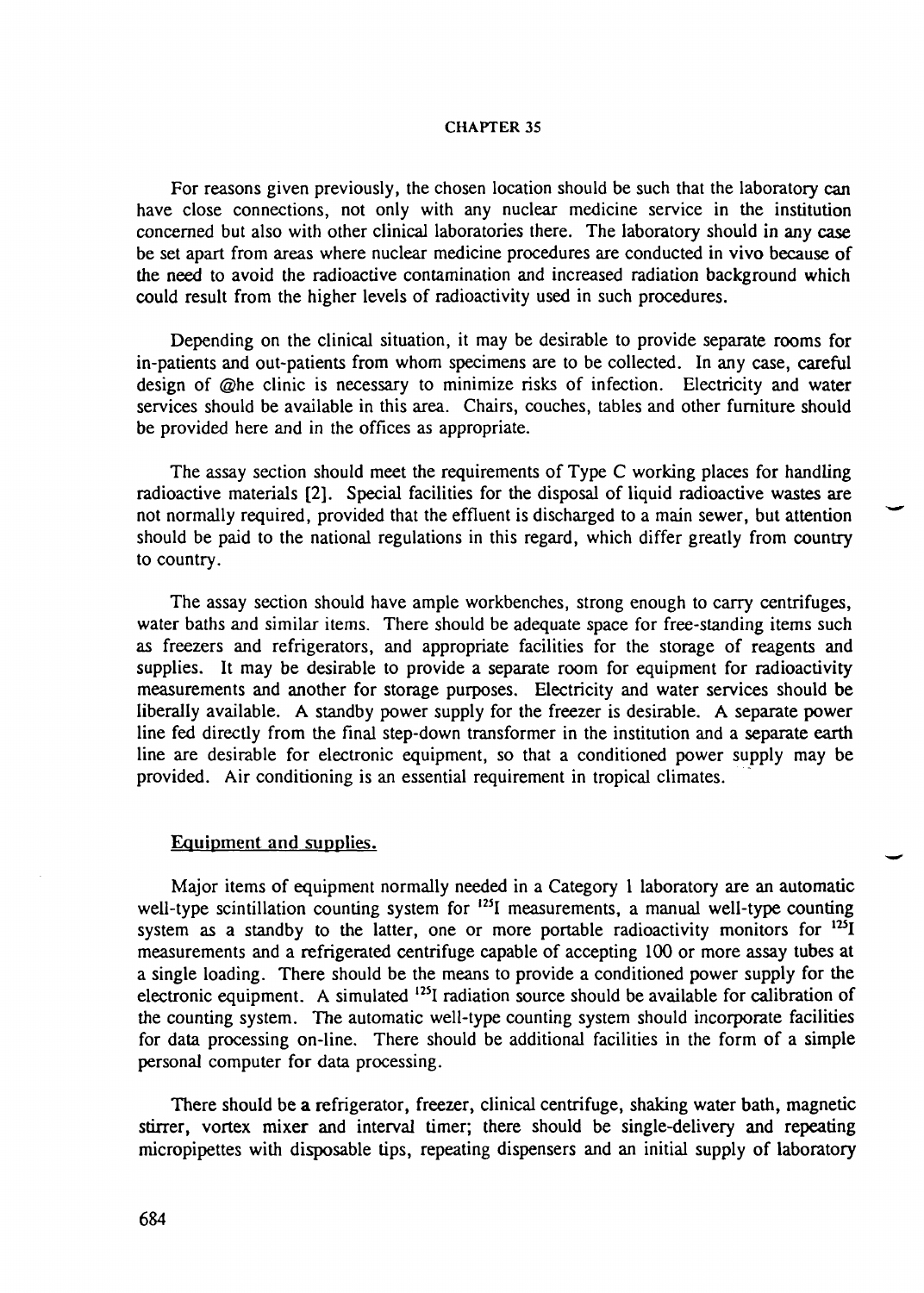glass and plastic ware, disposable syringes and needles, disposable assay tubes etc. The total cost of these items may be estimated at US \$ 50,000.

Needs may be modified, however, in the case of a laboratory with limited workload. If only a few assay batches are to be handled per week, a second manual well-type counting system may be substituted for the automatic system. If appropriate, a non-refrigerated centrifuge may be substituted for the refrigerated one. Finally, if all assays to be performed utilize the magnetic separation technique or some other technique not involving centrifugation, this centrifuge may be omitted altogether. Such changes can reduce the total cost by more than half.

The laboratory should have access to an analytical balance and a pH meter. Ample supplies of deionized or distilled water and ice should be available.

Whereas assays for most analytes of importance in clinical diagnosis and investigation can be performed with the items listed, some call for additional facilities. Assays with <sup>3</sup>H-labelled reagents require a liquid scintillation counting system for radioactivity measurements. An initial supply of counting vials and liquid scintillator is then needed. Access to a tissue homogenizer and an ultracentrifuge is necessary for sample preparation in radioreceptor assays. It is not recommended, however, that such assays form part of the initial work of a Category 1 laboratory.

Running costs in respect of assay reagents in a Category 1 laboratory also depend on its workload but very much too on whether or not commercial kits are used. The prices of kits vary widely. Costs of assays with bulk reagents are likely to be several times less, however, but careful assay quality control is then more than ever essential. It is important in planning any Category 1 laboratory to obtain assurances that such costs will be covered.

## Supporting services.

An efficient and fast mechanism for the reception of reagents and other supplies is indispensable to the smooth operation of a Category 1 laboratory. Delays in importation should above all be avoided. If such a mechanism does not already exist when a laboratory is being established, one should be put into effect. Facilities for the maintenance and repair of electronic equipment should also be assured.

#### ADDITIONAL REQUIREMENTS FOR A CATEGORY 2 LABORATORY

### **Staff**

Additional staff may not be necessary if a Category 1 laboratory is upgraded to Category 2; this depends on its existing staff and workload. However, at least one member of the staff should have undergone or should undergo specialized training in the preparation of  $125$ I-labelled reagents.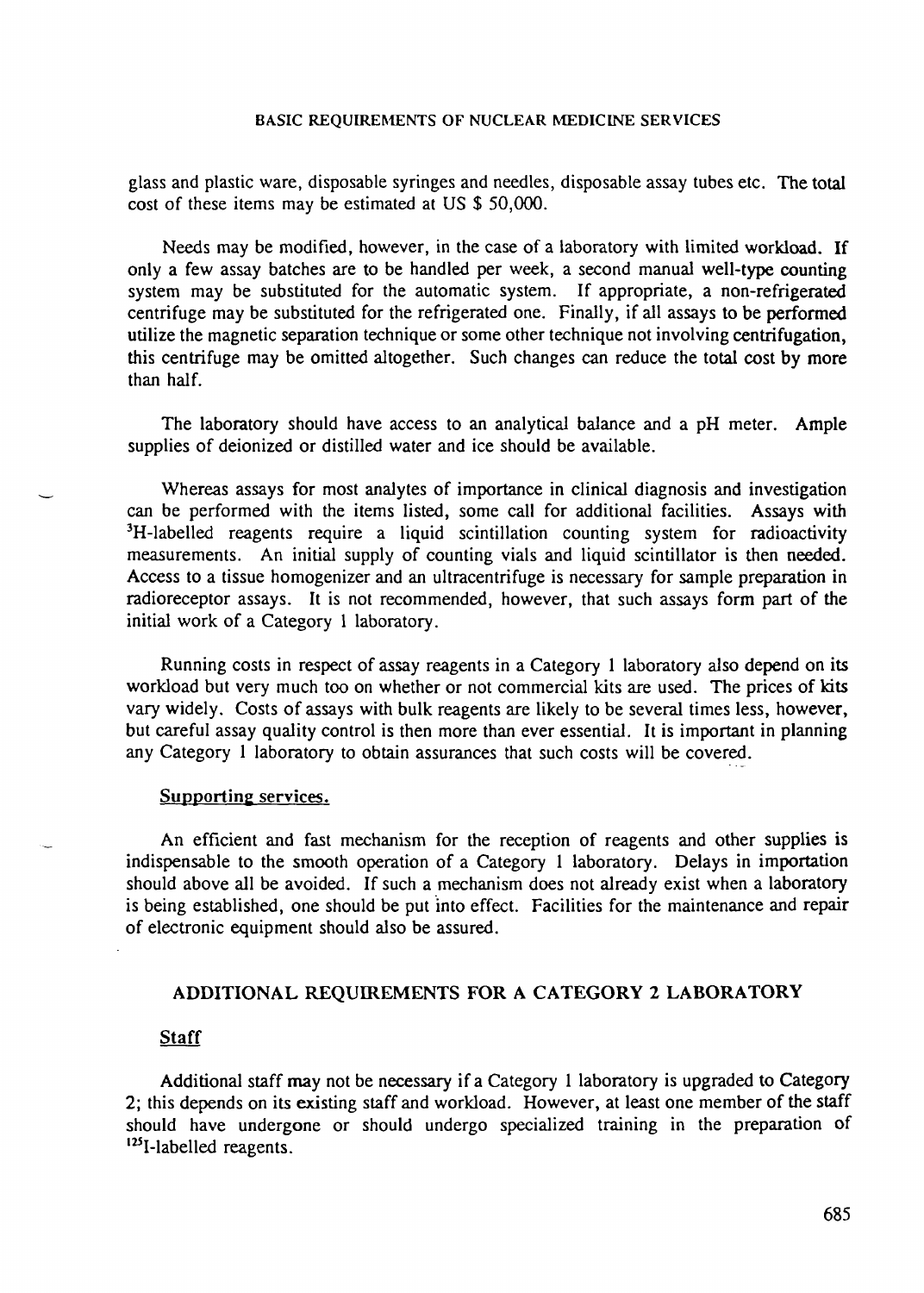One member of the staff should be designated as Radiological Health and Safety Officer [2] to the laboratory, with the responsibility to ensure safe handling of radioactive materials and safe disposal of radioactive wastes.

### Accommodation

In addition to the accommodation of a Category 1 laboratory, a Category 2 laboratory should have a separate reagent preparation section comprising at least one room of 15 m<sup>2</sup> or more in which <sup>125</sup>I-labelled reagents can be prepared without risk of general radioactive contamination.

This section should meet the requirements of Type B working places for handling radioactive materials [2]. Special facilities for the disposal of liquid radioactive wastes are not normally required, provided that the effluent is discharged to a main sewer, but attention should again be paid to the national regulations in this regard, which differ greatly from country to country. A well-ventilated fume hood to provide protection against airborne radioactive contamination during labelling operations is an essential facility.

Like the assay section, the reagent preparation section should have ample workbenches strong enough to carry moderately heavy equipment. Electricity and water services should be liberally available. Outlets of a conditioned power supply should be provided for electronic equipment. Air conditioning is an essential requirement in tropical climates.

### Equipment and supplies

Additional equipment requirements if a Category 1 laboratory is upgraded to Category 2 are a further manual well-type scintillation counter for <sup>125</sup>I measurements, a further portable radioactivity monitor for <sup>125</sup>I measurements, a further, small refrigerator and a fraction collector. There should also be an additional supply of laboratory glass and plastic ware, including items required in labelling with <sup>125</sup>I. These items are for use in the reagent preparation section and should he segregated from other equipment in the laboratory to avoid the spread of possible radioactive contamination. The total additional cost of these items may be estimated at US \$ 15 000.

Running costs in respect of reagent preparation depend on workload. It is again important in planning any Category 2 laboratory to obtain assurances that such costs will be covered.

#### Supporting services

Supporting services in respect of the reception of reagents and other supplies and the maintenance and repair of electronic equipment are needed for a Category 2 as for a Category 1 laboratory.

Measures for the protection of staff against radiation hazards, particularly in the